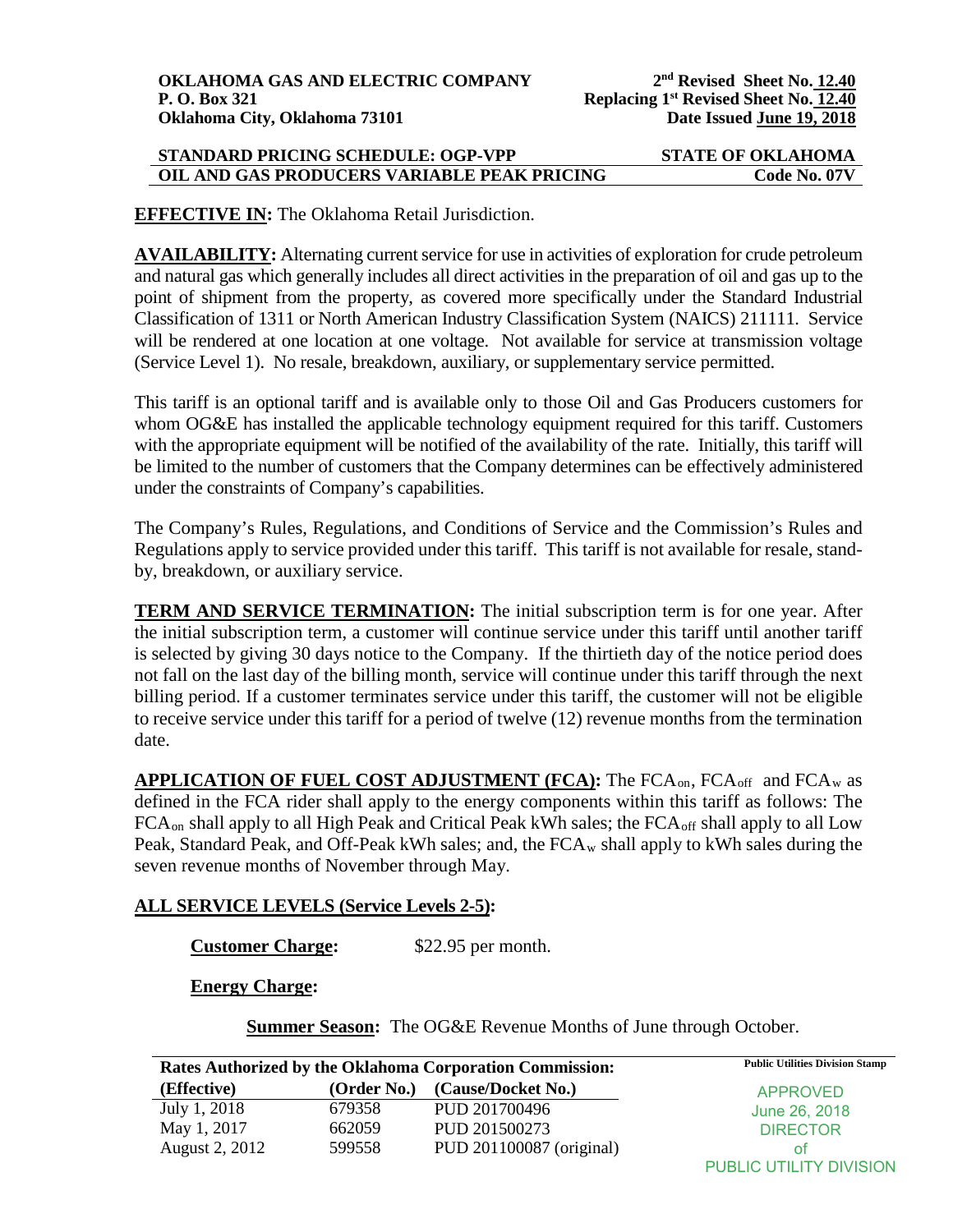| STANDARD PRICING SCHEDULE: OGP-VPP          | <b>STATE OF OKLAHOMA</b> |
|---------------------------------------------|--------------------------|
| OIL AND GAS PRODUCERS VARIABLE PEAK PRICING | Code No. 07V             |

**On-Peak Hours:** The Day-Ahead Prices for Variable Peak Pricing (DAP<sub>VPP</sub>) as determined based on the average of the Day-Ahead Prices excluding the energy portion of the marginal supply cost for On-Peak Hours (DAP<sub>OPH</sub>) and communicated to the customer by 5:00PM on the day prior to the applicable day. On-Peak Hours are from June 1 through September 30, beginning each day at 2:00 PM and ending at 7:00 PM, local time, excluding Saturdays, Sundays, Independence Day (as observed) and Labor Day.

**Off-Peak Hours:** 3.21¢ per kWh per month. All hours not defined as On-Peak Hours.

**Winter Season:** The OG&E Revenue Months of November through May.

All kWh per month:  $1.97¢$  per kWh.

## **DETERMINATION OF ON-PEAK HOURS PRICE:**

By 5:00 PM on the day prior to each day containing on-peak hours, the Company will issue a price notification to customers containing the prices effective during the next day's on-peak period. Receipt of the price notification is the customer's responsibility. The price will be determined based on the Company's day-ahead price calculations as set forth in the DAP Tariff excluding the energy portion of the marginal supply cost.

If DAP<sub>OPH-SL5</sub>  $\leq$  1.1¢/kWh Then  $DAP_{VPP} = 3.21 \frac{\epsilon}{kWh}$  (The Low Peak kWh Price) If DAP<sub>OPH-SL5</sub> > 1.1  $\varphi$ /kWh and DAP<sub>OPH-SL5</sub>  $\leq$  3.1 ¢/kWh Then  $DAP_{VPP} = 8.00 \phi/kWh$  (The Standard Peak kWh Price) If DAP<sub>OPH-SL5</sub>  $>$  3.1¢/kWh and DAP<sub>OPH-SL5</sub>  $\leq$  17.0 ¢/kWh Then  $DAP_{VP} = 22.30 \frac{\cancel{\ }KWh}$  (The High Peak kWh Price) If DAP<sub>OPH-SL5</sub>  $> 17.0$  ¢/kWh

Then  $DAP_{VPP} = 43.00 \frac{\cancel{\ }c}{kWh}$  (The Critical Peak kWh Price)

The DAP price ranges (or bands) shown above for the low, standard, high, and critical on-peak energy charges will be reviewed by the Company annually. If the DAP price bands change, the Company will submit the changes to the Commission staff for review prior to implementation beginning with the June revenue month. The expectation is that there would be 10 Low price days, 30 Standard price days, 36 High price days, and 10 Critical price days in a typical year.

| Rates Authorized by the Oklahoma Corporation Commission: |             |                          | <b>Public Utilities Division Stamp</b> |
|----------------------------------------------------------|-------------|--------------------------|----------------------------------------|
| (Effective)                                              | (Order No.) | (Cause/Docket No.)       | <b>APPROVED</b>                        |
| July 1, 2018                                             | 679358      | PUD 201700496            | June 26, 2018                          |
| May 1, 2017                                              | 662059      | PUD 201500273            | <b>DIRECTOR</b>                        |
| August 2, 2012                                           | 599558      | PUD 201100087 (original) | ΟŤ                                     |
|                                                          |             |                          | PUBLIC UTILITY DIVISION                |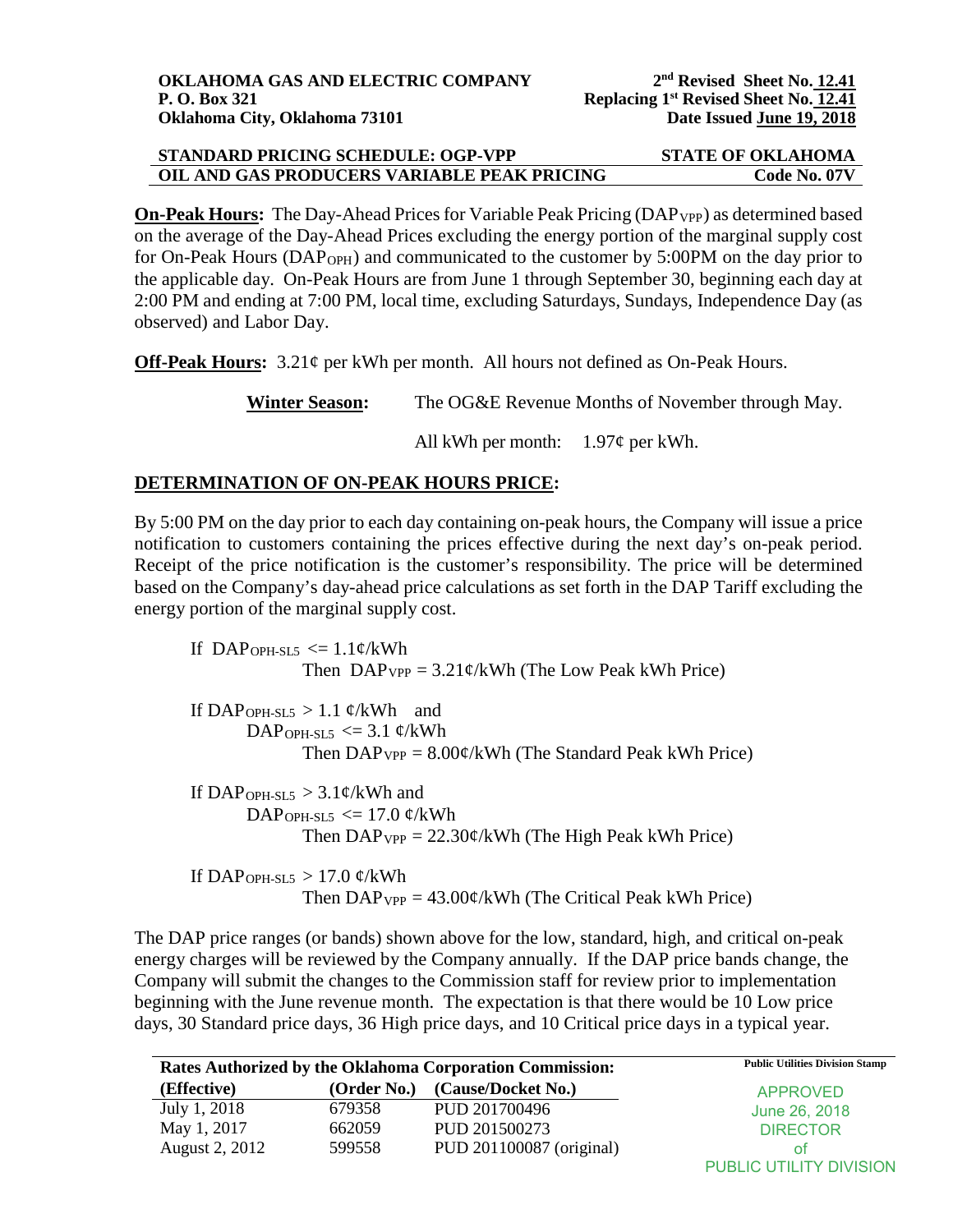| STANDARD PRICING SCHEDULE: OGP-VPP          | <b>STATE OF OKLAHOMA</b> |
|---------------------------------------------|--------------------------|
| OIL AND GAS PRODUCERS VARIABLE PEAK PRICING | Code No. 07V             |

**CRITICAL PEAK PRICE OVER-CALL PROVISION:** The Company may, with at least two hours notice, designate a critical peak period, at any time during the year, for a period lasting not less than 2 hours and not more than 8 hours. The maximum number of hours during any calendar year that can be designated by the Company as critical peak period hours is 80. The price during the critical peak period will be the critical peak period price for all kWh consumed during the designated period. Communication of the over-call price will be provided by OG&E.

**BEST BILL PROVISION:** At the end of the initial subscription term the customer's OGP-VPP billing will be compared to their previous tariff billing using actual usage for the entire period. If the amount billed is higher than what the customer would have been billed under their previous tariff the customer will receive a credit on their bill equal to the difference. The Best Bill Provision will only be applied after the first full year of subscription to the tariff and will not be available in ensuring years.

**SERVICE LEVELS:** For purposes of this rate, the following shall apply:

**Service Level 2:** Shall mean service at any nominal standard voltage of the Company between 2 kV and 50 kV, both inclusive, where service is rendered through a Company Substation, which has a transmission voltage source, and the point of delivery is at the load side of the substation or from a circuit dedicated to the customer.

**Service Level 3:** Shall mean service at any nominal standard voltage of the Company between 2 kV and 50 kV, both inclusive, by a direct tap to the Company's prevailing distribution source from a circuit not dedicated to the customer.

**Service Level 4:** Shall mean service at any nominal standard voltage of the Company between 2 kV and 50 kV, both inclusive, where service is rendered through transformation from a Company prevailing distribution voltage source (2 kV to 50 kV) to a lower distribution voltage with metering at distribution voltage.

**Service Level 5:** Shall mean service at any nominal standard voltage of the Company less than 2,000 volts with metering at less than 2,000 volts.

### **Metering Adjustment:**

If the Company chooses to install its metering equipment on the load side of the customer's transformers, the kWh billed shall be increased by the amount of the transformer losses calculated as follows:

| <b>Rates Authorized by the Oklahoma Corporation Commission:</b> |             |                          | <b>Public Utilities Division Stamp</b> |
|-----------------------------------------------------------------|-------------|--------------------------|----------------------------------------|
| (Effective)                                                     | (Order No.) | (Cause/Docket No.)       | <b>APPROVED</b>                        |
| July 1, 2018                                                    | 679358      | PUD 201700496            | June 26, 2018                          |
| May 1, 2017                                                     | 662059      | PUD 201500273            | <b>DIRECTOR</b>                        |
| August 2, 2012                                                  | 599558      | PUD 201100087 (original) | Οt                                     |
|                                                                 |             |                          | PUBLIC UTILITY DIVISION                |